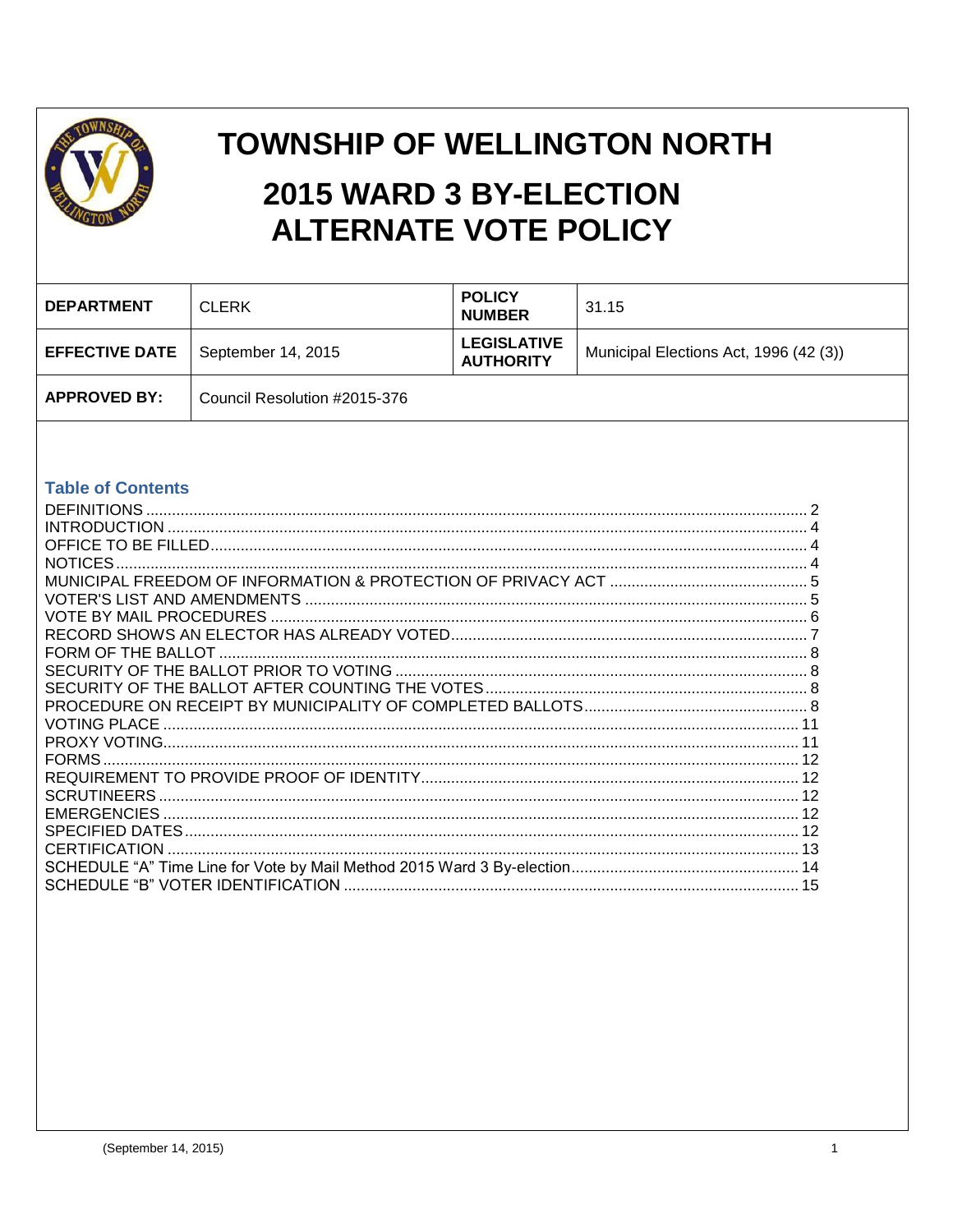#### <span id="page-1-0"></span>**DEFINITIONS**

- a) **Act** The Municipal Elections Act, 1996 (MEA)
- b) **Ballot Count Centre**  is where the blank ballot kits are stored, the secrecy envelopes are opened, ballots processed and where the tabulating of votes will occur on Voting Day. This station is located at the Wellington North Administration Building located at 7490 Sideroad 7 West, Kenilworth, Ontario N0G 2E0. This location is only open to authorized staff, designated election officials, certified candidates and appointed scrutineers.
- c) **Ballot Kit/Vote by Mail Kit** contains voting instruction sheet; composite ballot; ballot secrecy envelope; voter declaration form; yellow outer return envelope with prepaid postage and such other material as the Clerk or designate determines.
- d) **Ballot Return Station**  is the place where ballots may be delivered. The Ballot Return Station will be located in the Township of Wellington North Administration Building located at 7490 Sideroad 7 West, Kenilworth, Ontario N0G 2E0.
- e) **Candidate** is a person who has been nominated under Section 33 of the Act.
- f) **Certified Candidate** is a candidate whose nomination has been certified by the Clerk under Section 35 of the Act.
- g) **Clerk** is the Clerk of the municipality who is responsible for conducting this election under the authority of the Act. All references to the Clerk for the purposes of this manual shall mean the Returning Officer (R.O.) for the 2015 Ward 3 Municipal By-Election. All references to Clerk's designate shall mean the delegated duties of the R.O.
- h) **Deputy Returning Officer** is a person appointed by the Clerk for each voting place who will be delegated specific duties and powers by the Clerk.
- i) **Election Official** is the Clerk or other person(s) appointed in writing by the Clerk to carry out election duties under the Act. An Election Official can only carry out the tasks and duties as assigned in writing by the Clerk, and must take the prescribed oath. (s. 15(4))
- j) **Friend** is a person who has been requested by an elector to assist him or her in the voting process.
- k) **Municipal Office** is the Township of Wellington North Administration Building located at 7490 Sideroad 7 West, Kenilworth, Ontario N0G 2E0.
- l) **Nomination Day** is the day on which all candidates must have filed their Form 1 indicating their intention to run for Council, being October 2, 2015 at 2:00 p.m.
- m) **Preliminary List of Electors (PLE)** is a list of electors for Ward 3 of Wellington North compiled by the Municipal Property Assessment Corporation (MPAC) and provided to the municipality or its authorized agent at least 21 days before nomination day.
- n) **Proof of Identification** is proof of identity and residence as prescribed in O. Reg. 304/13 of the Act.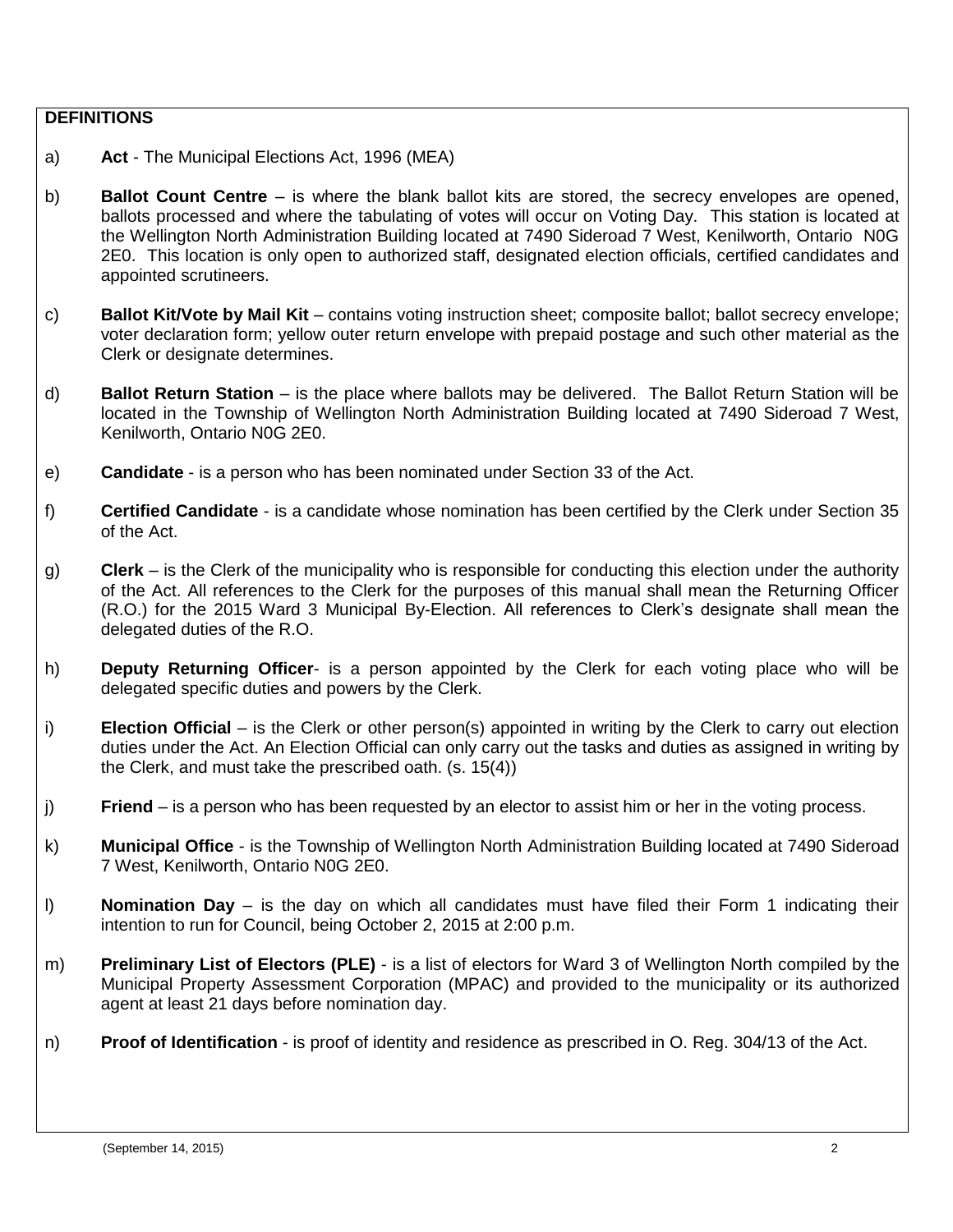- o) **Proxy Voting** A ballot cast by one person on behalf of another.
- p) **Regular Municipal Office Hours** is Monday to Friday, 8:30 a.m. to 4:30 p.m.
- q) **Return Envelope Processing Station(s)** is to be located at the Municipal Office and is where the yellow return envelopes will be processed/scanned and the electronic voter's list will be updated and the opened yellow return envelopes together with the unopened secrecy envelopes will be placed in ballot boxes for secure storage until Voting Day of November 16, 2015.
- r) **Scrutineer** is an individual, appointed in writing by a certified candidate, to represent him or her during the voting process.
- s) **Tabulator/Scanner Station**  is where the ballots are tabulated/scanned electronically. This station is located within the Ballot Count Centre at the Municipal Office and the designated location is only open to authorized staff, designated election officials, certified candidates and OR appointed scrutineers.
- t) **Voters List** is the Preliminary List of Electors, as corrected by the Clerk, under the provisions of Section 22 of the MEA.
- u) **Voting Day** is the final day on which the vote is to be taken in the Ward 3 by-election and shall be Monday, November 16, 2015 with the close of voting to be at 8:00 p.m.
- v) **Voting Place -** is located at the Municipal Office, at 7490 Sideroad 7 West, Kenilworth, Ontario N0G 2E0.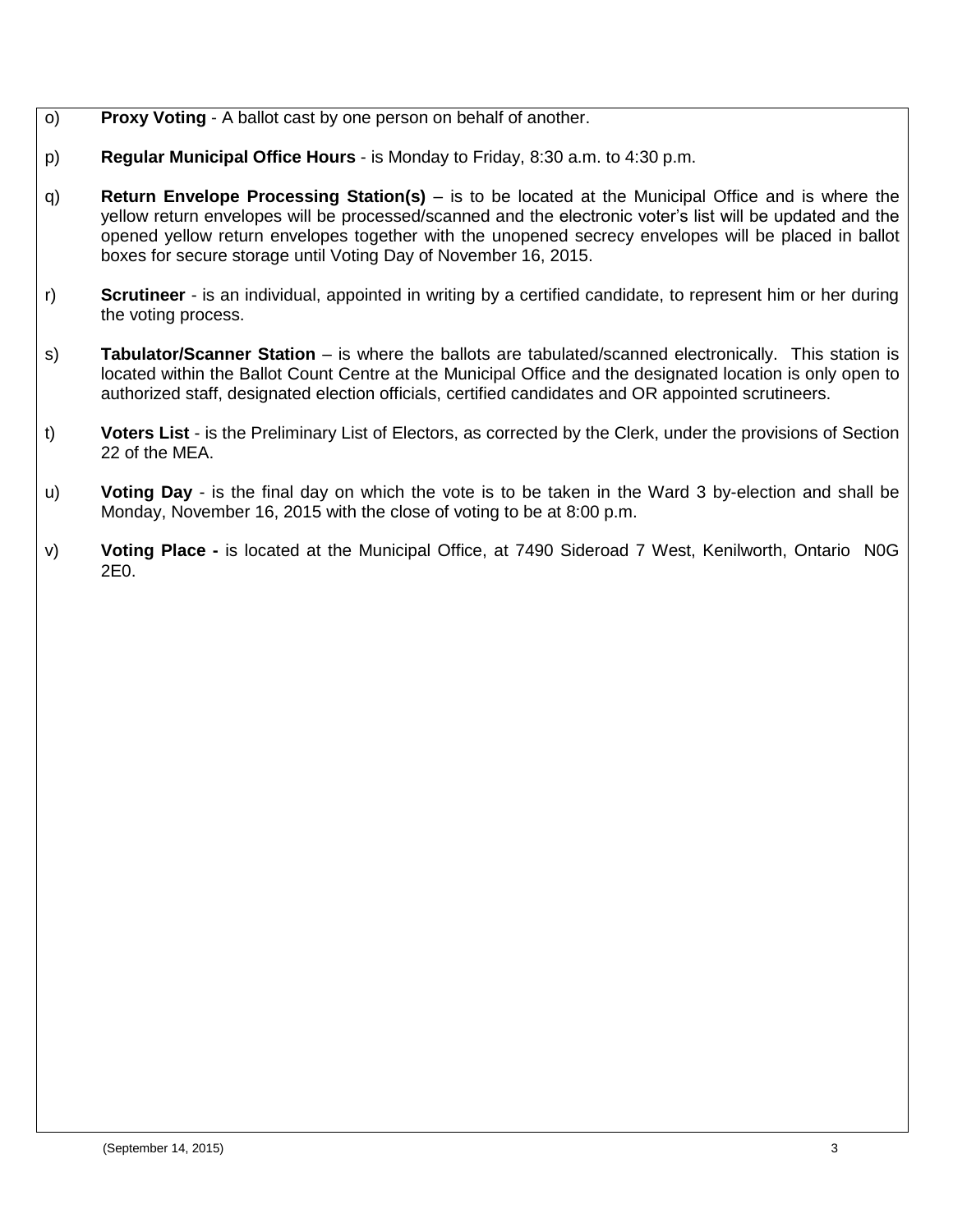## <span id="page-3-0"></span>**INTRODUCTION**

The 2015 Ward 3 Municipal By-Election will be held on Monday, November 16, 2015.

Section 42(3) of the *Act* requires that the Clerk establish procedures and forms for the use of any alternative voting method and that a copy of such procedures and forms be provided to each candidate. The purpose of this document is to establish procedures for the use of the Vote By Mail method that is consistent with the principles of the *Municipal Elections Act, 1996*.

The Clerk, in the role of Returning Officer, may need to vary from these prescribed rules, or develop additional ones, from time to time if necessary as the Clerk deems necessary.

A copy of any amendment(s) will be forwarded to each candidate.

This alternative voting method is used to ensure that every eligible voter has an opportunity to exercise his/her right to vote. It is anticipated that designated Election Officials, candidates, voters and all other stakeholders will work together to ensure the integrity of the system.

Any person who receives a Voting Kit addressed to another person should contact the Municipal Office to receive further information as **it is against the law to exercise a vote other than your OWN vote**.

With respect to matters of policy and procedures for alternative voting methods and vote-counting equipment, the Clerk's decision is **final**.

The 2014 Township of Wellington North Election Procedures are applicable, except the dates mentioned therein, and insofar as they do not conflict with this 2015 Ward 3 By-Election Alternate Vote Policy.

Questions regarding the procedures are welcome.

Staff is available at the Municipal Office to explain the process vote by mail process or to assist with casting a ballot.

It is the intent of the Clerk, or designate, to use their best efforts to ensure that no qualified elector is disenfranchised from participating in the Vote by Mail 2015 Ward 3 By-election.

For more information, please drop by the Municipal Office during regular business hours or call 519-848-3620.

#### <span id="page-3-1"></span>**OFFICE TO BE FILLED**

The 2015 Ward 3 Municipal By-Election is to fill the following position:

# **Township Councillor – Ward 3 – 1 to be elected**

## <span id="page-3-2"></span>**NOTICES**

All notices required under the *Municipal Elections Act, 1996* (the Act) shall be published in the Wellington Advertiser and posted on the municipality's website, www.wellington-north.com

All notices shall be published and posted in English only.

- Notice of Election Information
- Notice of the Revision of the Voter's List
- Notice of Nomination
- Certified Election Results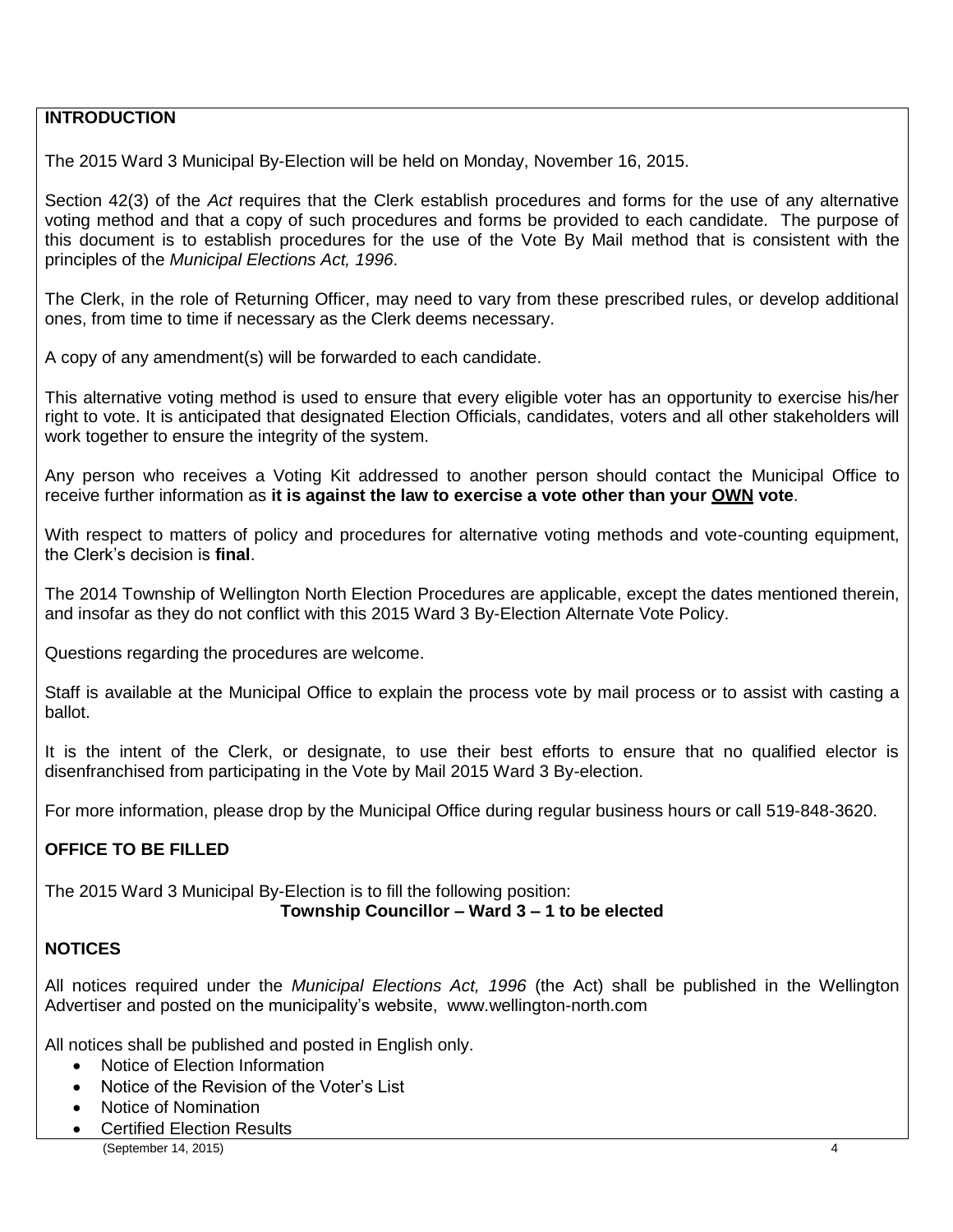The Clerk reserves the right to publish additional advertisement and notices as deemed necessary.

## <span id="page-4-0"></span>**MUNICIPAL FREEDOM OF INFORMATION & PROTECTION OF PRIVACY ACT**

Despite anything in the *Municipal Freedom of Information and Protection of Privacy Act*, documents and materials filed with or prepared by the Clerk or any other election official under the MEA are public records and, until their destruction which is 120 days after the election results are declared, may be inspected by any person at the clerk's office at a time when the office is open.

# <span id="page-4-1"></span>**VOTER'S LIST AND AMENDMENTS**

The Municipal Property Assessment Corporation (MPAC) is responsible for supplying the Township of Wellington North with the Voter's List for municipal elections. The municipality has contracted with DataFix to provide data base services in development and management of the Voters' List.

The Voters' List, showing the names of all persons entitled to vote in the November 16, 2015 Ward 3 By-Election in the Township of Wellington North will be available for public inspection commencing Monday, September 14, 2015 at the Municipal Office.

The Clerk shall, to the best of his/her ability and legislative authority, ensure that an elector's name appears on the Preliminary List of Electors in Ward 3 of the Township of Wellington North only once.

All deletions, amendments and additions to the Voters' List shall be maintained electronically. Additionally, electors' names will be struck from the Voters' List as the Vote by Mail kits with completed ballots are received and processed at the Return Envelope Processing Station on the date set out on Schedule "A" attached hereto.

If an individual qualifies and their name has been omitted from the Voters' List or the information is incorrectly shown, they or their agent must file an Application to Amend the Voters' List (EL15) during the period commencing Monday, September 14, 2015 to November 13, 2015, Monday through Friday, during regular office hours, and on November 16, 2015 (Voting Day) from 8:30 a.m., until the close of voting at 8:00 p.m.

Individuals or their agents are required to provide proof of identity and residence in order to file an Application to Amend the Voter's List (EL15). The type of identification is prescribed in O. Reg. 304/13 and is attached hereto as Schedule "B"

The Voters' List containing deletions, amendments and additions, along with those persons who have voted to date and those persons who have been issued with Vote By Mail Kits by the municipality will be maintained electronically by the Clerk or designate and updates provided to each candidate on written request.

The Voters' List shall be reproduced and identified with a "Voters' List Cover Sheet" after September 14, 2015.

After September 14, 2015, upon written request, the Clerk shall give every candidate nominated for Ward 3, a copy of the Voters' List that contains the names of the electors who are entitled to vote for that office Each candidate will be required to sign the "Declaration of Proper Use of the Voters' List".

The MEA states that the Voters' List cannot be posted in a public place or by an electronic method and can be used only for election purposes.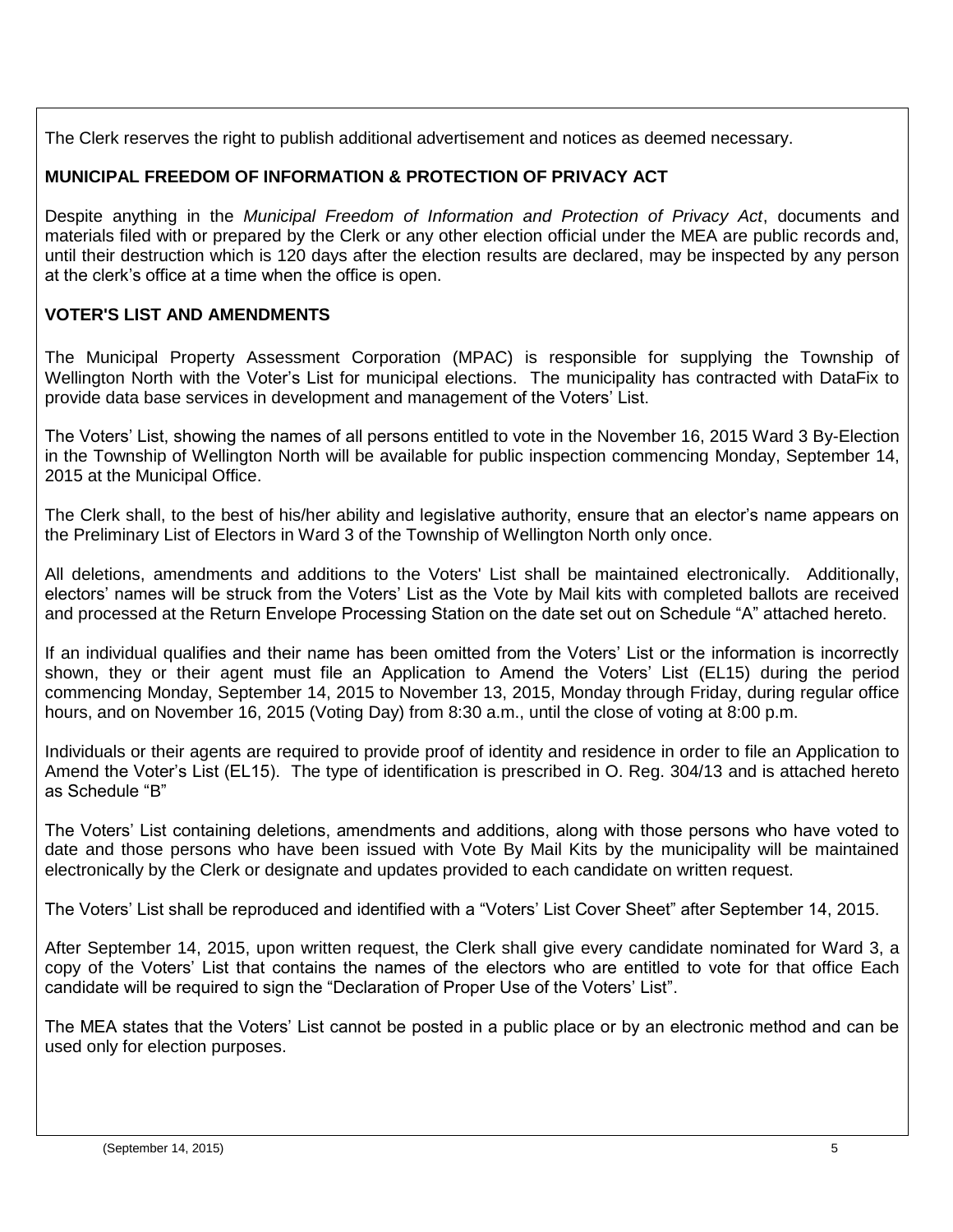## <span id="page-5-0"></span>**VOTE BY MAIL PROCEDURES**

The Municipality, in conjunction with DataFix, will provide a Vote By Mail Kit to every person who qualifies to be an elector and who is shown on the Voter's List up to the Close of Voting on November 16, 2015 (Voting Day).

On October 23, 2015, DataFix will mail Vote by Mail Kits to those that are on the Voter's List as of October 13, 2015.

Electors added to the Voters' List after October 13, 2015, and up to the close of voting at 8:00 p.m. on November 16, 2017 may pick up their Vote by Mail Kit at the time of filing their Application to Amend the Voters' List form during regular office hours or request a Vote by Mail kit be mailed.

A Vote by Mail Kit shall consist of:

- A Voting Instruction Sheet with a detachable Voter Declaration Form (with bar code)
- A Composite Ballot
- A White Ballot Secrecy Envelope
- A Yellow Return Envelope with prepaid postage; and
- Such other material as the Clerk determines.

The number of Voting Kits distributed by the Clerk or designate to persons qualifying to be voters after October 13, 2015 will be recorded.

Upon receipt of the Voting Kit, each voter should follow the instructions provided in the Voting Kit exactly. The instructions require the voter to:

- Complete the ballot
- Insert the ballot into the white ballot envelope marked Ballot Secrecy Envelope
- SEAL the white Ballot Secrecy Envelope
- Complete and sign the Voter Declaration Form.

#### **IMPORTANT NOTE: VOTER DECLARATION FORMS THAT ARE NOT SIGNED WILL NOT HAVE THEIR BALLOT COUNTED**

- If a voter requires assistance in voting, he/she shall make their mark (i.e. an "x") on the signature line and have a friend sign in the signature area of the Voter Declaration Form
- Place the completed Voter Declaration Form and the SEALED white Ballot Secrecy Envelope into the yellow prepaid business reply envelope
- Seal the yellow prepaid business reply envelope; and
- Mail the yellow prepaid business reply envelope on or before November 2, 2015 or deliver it personally to the Municipal Office

Ballots received after 8:00 p.m. on November 16, 2015 shall not be processed or counted, but will be time and date stamped and kept with the official election records.

The final day to mail the Vote by Mail kit to the municipality to ensure delivery is November 2, 2015.

The onus is on eligible voters to ensure their names are on the Voters List and that they notify the Clerk or designate that they have not received a Vote by Mail Kit.

The Clerk or designate may, in special circumstances, arrange to have a Vote by Mail Kit delivered to an individual.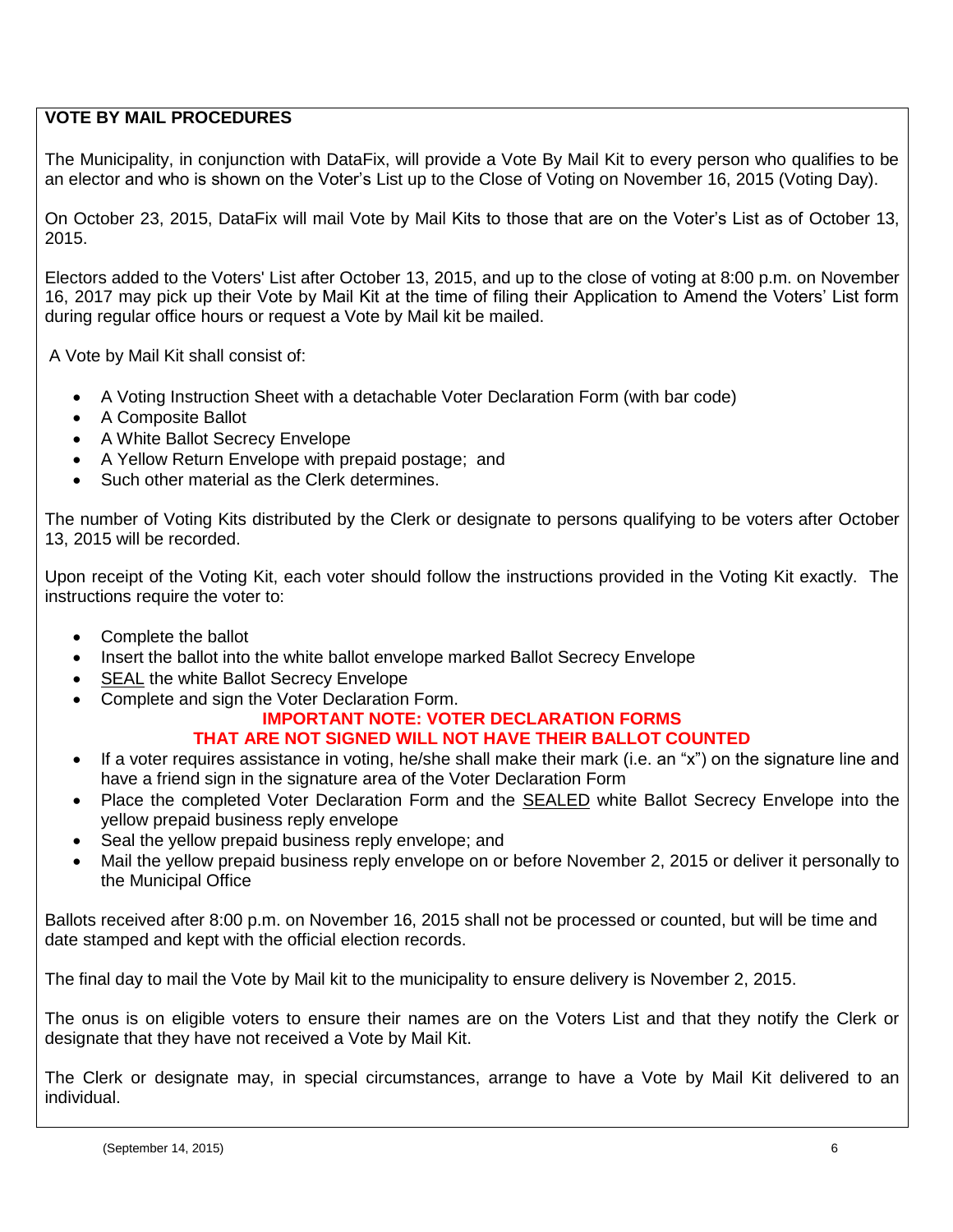An elector who has not mailed their ballot to the Municipal Office on or before November 2, 2015 should deliver their completed ballot kit to the Ballot Return Station at the Municipal Office between November 3, 2015 and November 13, 2015 during regular office hours and up to the close of voting at 8:00 p.m. on November 16, 2015 to leave the return envelope with the Clerk, or designate, in a ballot box.

Any elector who receives a ballot in the mail may chose to attend at the Municipal Office between October 26, 2015 to November 13, 2015 during regular office hours and up to the close of voting at 8:00 p.m. on November 16, 2015 to conduct their vote at a secure location at the Ballot Return Station in the Municipal Office and leave the return envelope with the Clerk, or designate in a ballot box.

Ballots may also be dropped in the afterhours mail slot at the Municipal Office on or before 8:00 p.m. on November 16, 2015 (Voting day)

If a voter on, or added to, the Voters' List does not receive a Vote by Mail Kit, or if the Vote by Mail Kit is lost or destroyed, a Replacement Voting Kit may be issued.

The voter or their agent must attend at the Municipal Office to obtain a Replacement Voting Kit. A declaration form must be signed by the elector prior to the issuance of a Replacement Voting Kit. The Clerk or designate will confirm that the voter is qualified, and issue the Replacement Voting Kit.

If the Vote by Mail Kit is a Replacement Kit, the Voter Declaration Form will be marked with "RVK" and initialed by the Clerk or designated Election Official to indicate that the voter has been issued a Replacement Voting Kit.

The Clerk or designate shall ensure that each individual for whom a Replacement Voting Kit is issued, signs a declaration form attesting to the fact that they are:

- A qualified elector;
- Not in receipt of their Vote by Mail Kit;
- They were in receipt of their Vote by Mail Kit but it has been either lost or destroyed;
- They were not on the Voters' List and as such shall also be processed as an addition to the Voters' List.

A list of names shall be maintained showing the name and address of each person who has received a Replacement Voting Kit.

The completed Replacement Voting Kit declaration forms shall be kept in the custody of the Clerk.

Voters requiring assistance in any manner should attend the Municipal Office or call the Township of Wellington North at 519-848-3620 for assistance from election staff.

The Municipal Office will be open for assistance during normal office hours during the election period, and on November 16, 2015 (Voting Day) from 8:30 a.m. to 8:00 p.m.

Alternately, municipal staff may attend in person on any elector who is in need of assistance to complete their ballot.

## <span id="page-6-0"></span>**RECORD SHOWS AN ELECTOR HAS ALREADY VOTED**

Provision is made to allow a person to vote if it appears that someone else has already voted in his/her name or that the Voters' List has been marked opposite that person's name as having voted in error.

The person must take the prescribed "Oath of qualification" and provide proof of identity and residence as prescribed in O. Reg. 304/13.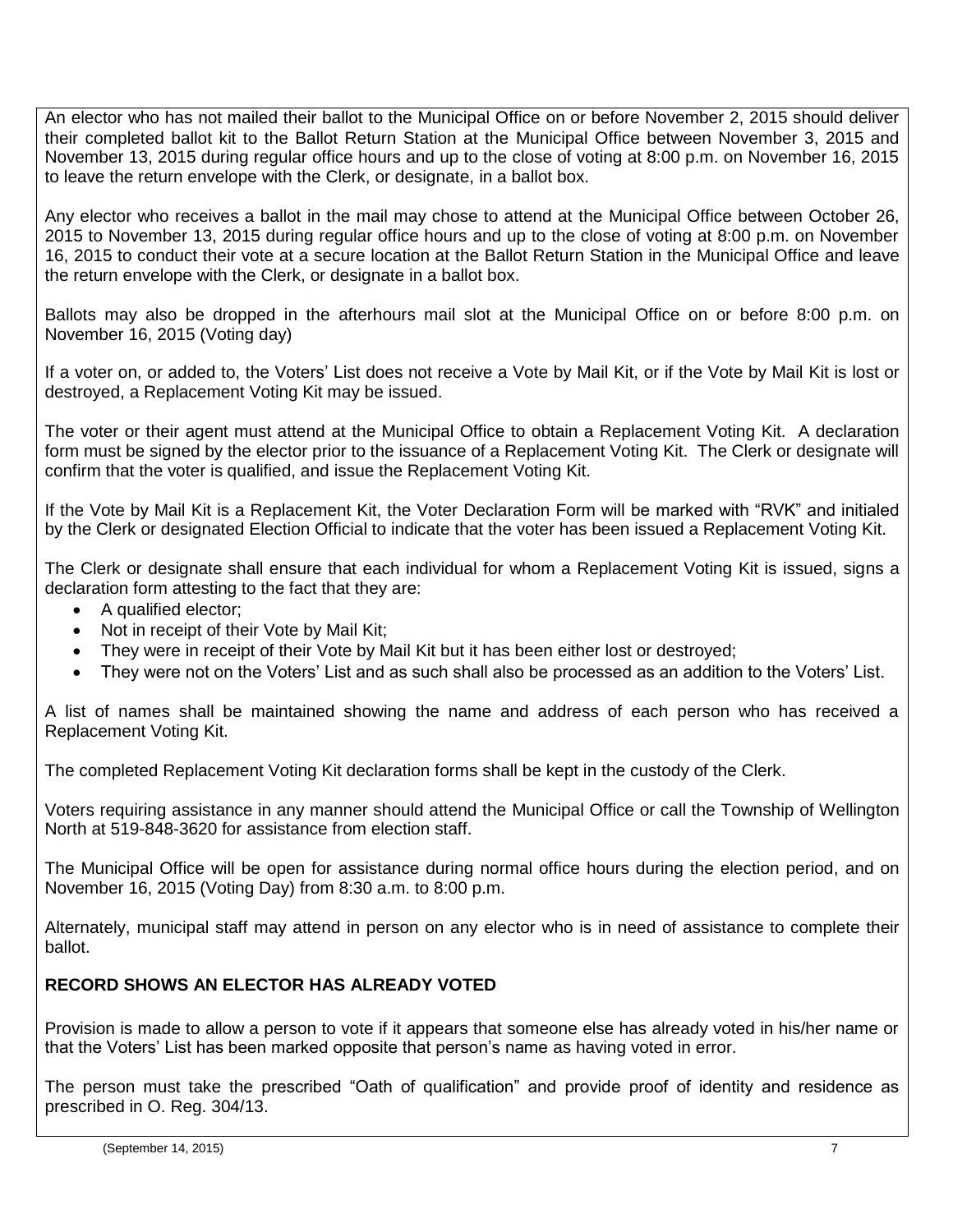His/her name and address is then entered electronically on the Poll Clerk's list, the DataFix system will reject the first Vote by Mail ballot that was processed and the individual shall be issued a new ballot and permitted to vote.

The Clerk or designate will ensure the original Vote by Mail kit in its entirety including the unsealed yellow Return Envelope, the sealed white Secrecy Envelope, with all enclosures is set aside and marked as to the reason it was rejected. If it appears as though voter fraud has taken place, the Clerk shall notify the Wellington County Ontario Provincial Police detachment.

# <span id="page-7-0"></span>**FORM OF THE BALLOT**

The form of the ballot will be a composite ballot.

The ballot shall be designated with the names of candidates in alphabetical order based on the last name of each candidate as it appears on the nomination form.

The place for the elector to mark the ballot for each candidate shall be clear and unambiguous.

# <span id="page-7-1"></span>**SECURITY OF THE BALLOT PRIOR TO VOTING**

Ballots will be printed by DataFix and mailed on October 23, 2015 to each person identified on the revised Voters' List as of October 13, 2014.

Fifty blank ballot kits will be forwarded to the Clerk, or designate to be used for eligible voters who have spoiled a ballot or who did not receive a ballot kit in the mail and shall be stored in a secured location at the Ballot Count Centre.

In the event there are insufficient ballots provided by DataFix, upon the authorization of the Clerk, or designate, additional ballots may be printed.

# <span id="page-7-2"></span>**SECURITY OF THE BALLOT AFTER COUNTING THE VOTES**

When the count is complete, the ballot boxes will be sealed and initialed by the Clerk, or designate, prior to transfer to a secure location under the control of the Clerk, or designate, for the statutory retention period.

Destruction of the official election records shall be in accordance with the *Municipal Elections Act, 1996.*

## <span id="page-7-3"></span>**PROCEDURE ON RECEIPT BY MUNICIPALITY OF COMPLETED BALLOTS**

Immediately on receipt of ballots by mail or from the Ballot Returning Stations the Clerk or designate shall place the unsealed yellow Outer Return Envelope containing the white secrecy envelope inside which is the ballot in a ballot box in the secure location as designated by the Clerk.

As each ballot box is filled, and at the end of each day, the Clerk, or designate and a witness who shall be a staff member of the Township of Wellington North, shall affix a seal to the ballot boxes, initial the seal and place the sealed ballot boxes in the secure location as designated by the Clerk.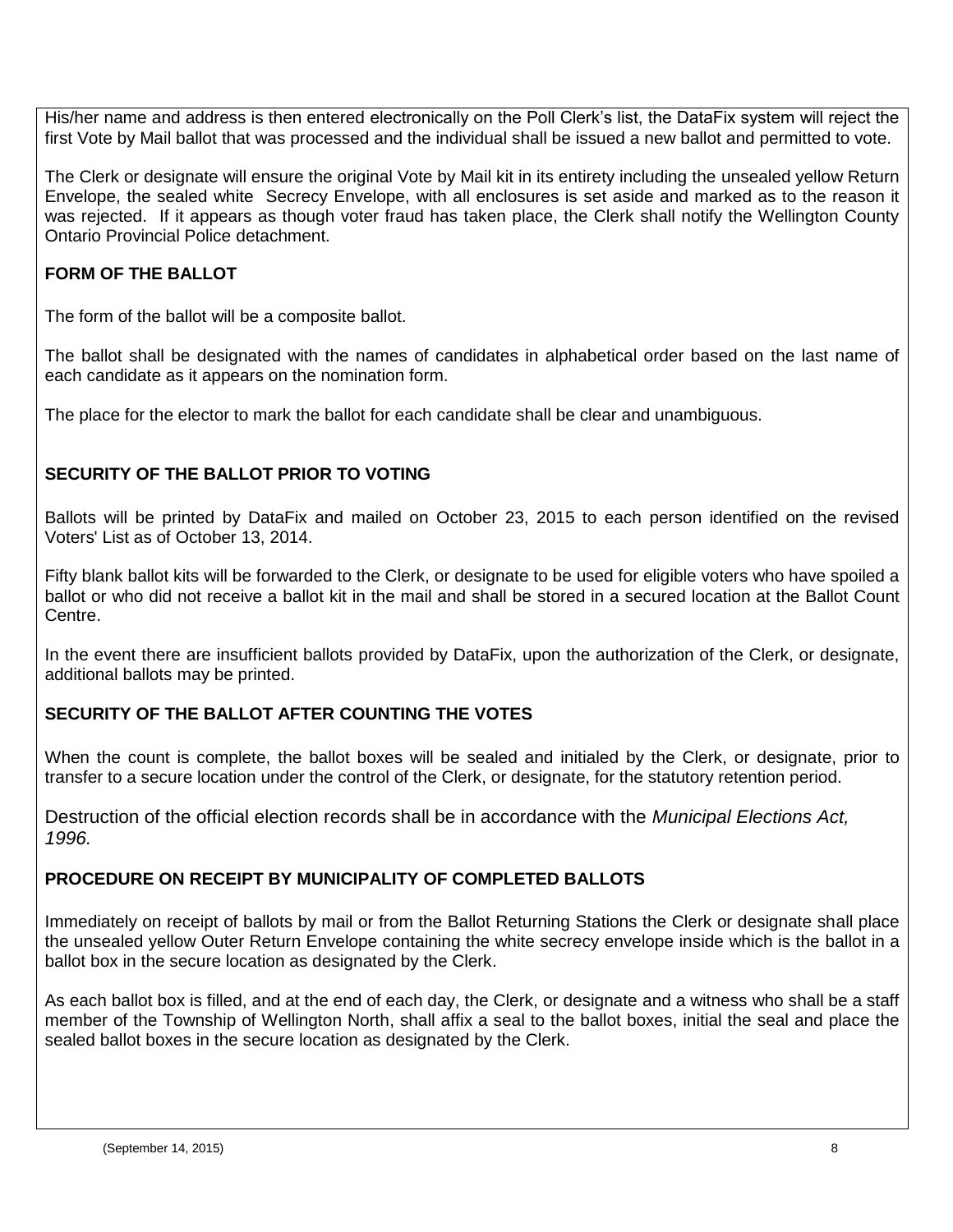Each morning the Clerk or designate, and a witness who shall be a staff member of the Township of Wellington North, shall retrieve any sealed, but not full ballot boxes, inspect the seals to ensure they are intact, and, in the presence of another election staff member, break the seals to access the slots for use at the Return Envelope Processing Station.

At 3:30pm on October 29, 2015, November 5, 2015 and November 12, 2015 the Clerk or designate will process any ballots that have been received by unsealing the yellow Outer Return Envelopes at the Return Envelope Processing Station and, upon verified that the Voter Declaration has been signed, the Declaration shall be scanned which will indicate that individual has cast a ballot. The entire unsealed yellow Outer Return Envelope with the sealed white Ballot Secrecy Envelopes and Voter Declaration will be placed together and stored in sealed ballot boxes.

Candidates or their designated scrutineer may attend during this process.

The number of yellow Outer Return Envelopes processed shall be reconciled with the:

- Number of electors marked as having voted on the Voters' List
- Number of secrecy envelopes deposited into the ballot box

The reconciliation shall be recorded on the Daily Batch Reconciliation Form.

The Clerk or designate shall update the voter's list.

At 9:00 am October 30, 2015, November 6, 2015 and November 13, 2015 candidates may attend at the Municipal Office to receive an updated voter's list indicating electors who have cast their ballot.

Commencing at 6:00 p.m. on November 16, 2016, election staff will commence opening the returned Vote by Mail kits containing the ballots.

No ballots cast in the 2015 Ward 3 By-election shall be counted before November 16, 2015 (Voting Day).

Counting the ballots shall commence at 6:00p.m. on Voting Day and continue until all ballots, including those ballots received in the Drop Box at the Municipal Office up to and including the Close of Vote, have been counted.

The completion of the statements of results and handling of election materials will proceed as set out in the *Municipal Elections Act 1996,* subject to whatever modifications may be required due to the Vote by Mail process.

No results shall be revealed until after 8:00p.m. on November 16, 2015 (Voting Day)

Once all of the prescribed forms have been completed, the ballots shall be sealed into Ballot Boxes and placed in a secure storage location.

## BALLOT COUNT STATION 1

Two election officials will be situated at Station 1 in the Ballot Count Centre. They shall unseal the yellow Outer Return Envelope with a letter opener, ensure the Voter Declaration is signed and if the Voter Declaration has been signed, place the unopened, sealed white ballot in bundles of 25 TO BE COUNTED at Station 2. The Voter Declaration will be retained at Station 1.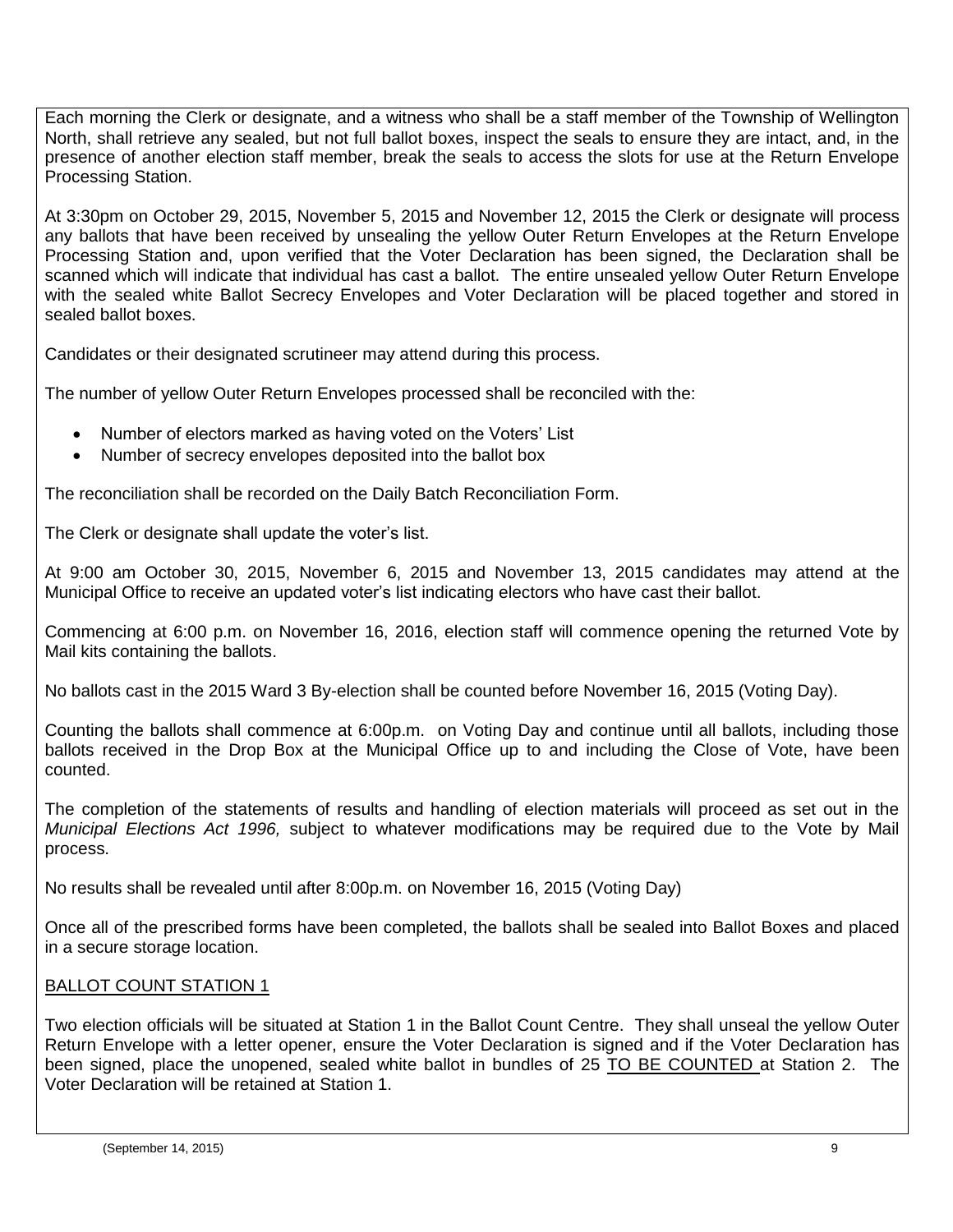If the Voter Declaration has not been signed, the election officials shall set aside the entire Vote by Mail ballot package, including the unsigned Voter Declaration, the opened yellow Outer Return Envelope, the sealed secrecy envelope that contains the ballot and the VOTE WILL NOT BE COUNTED

If upon opening the yellow Outer Return Envelope, it contains an equal number of white Secrecy Envelopes to Voter Declaration Forms, the ballots WILL BE COUNTED.

If upon opening the yellow Outer Return Envelope and the ballot is not contained within the Ballot Secrecy Envelope, however is accompanied by a signed Voter Declaration Form, the election officials will insert the ballot into a Ballot Secrecy Envelope without examining the ballot and seal the envelope closed. The ballot WILL BE COUNTED.

If upon opening the yellow Outer Return Envelope and it contains a white Ballot Secrecy Envelope however there is no Voter Declaration Form, the designated election officials will open the white Ballot Secrecy Envelope to determine if the Voter Declaration Form has been inserted in the Ballot Secrecy Envelope.

If the designated election officials find the Voter Declaration Form in the white Ballot Secrecy Envelope, they shall remove the Voter Declaration Form without examining the ballot. The white Ballot Secrecy Envelope will be resealed by taping it closed.

- If the Voter Declaration Form is signed, the ballot WILL BE COUNTED.
- If the Voter Declaration Form is not signed, the ballot WILL NOT BE COUNTED.
- If the designated Election Official does not find the Voter Declaration Form contained in the Ballot Secrecy Envelope, the ballot WILL BE REJECTED.

If upon opening the Outer Return Envelope, it contains more Voter Declaration Forms to Ballot Secrecy Envelopes, or more Ballot Secrecy Envelopes to Voter Declaration Forms, the designated Election Official will open the Ballot Secrecy Envelopes to determine if any Voter Declaration Forms or additional ballots have been inserted in such envelopes.

If the designated Election Official finds more than one ballot is contained in the Ballot Secrecy Envelope and the number of ballots now equals the number of Voter Declaration Forms, the designated Election Official will remove the additional ballot without examining the ballot and insert it into a new Ballot Secrecy Envelope and seal or tape the Ballot Secrecy Envelopes closed.

- If the Voter Declaration Form is signed, the ballots WILL BE COUNTED.
- If the Voter Declaration Form is not signed, the ballot WILL NOT BE COUNTED.

If the designated Election Official finds that a Voter Declaration Form is contained in the Ballot Secrecy Envelope, the designated Election Official will remove the Voter Declaration Form without examining the ballot and seal or tape the Ballot Secrecy Envelope closed.

- If the Voter Declaration Form is signed, the ballots WILL BE COUNTED.
- If the Voter Declaration Form is not signed, the ballot WILL NOT BE COUNTED.

If after this process there remains a different number of Ballot Secrecy Envelopes than Voter Declaration Forms, the ballots WILL BE REJECTED.

If, upon opening the yellow Outer Return Envelope, the Ballot Secrecy Envelope has not been sealed or in the event the Ballot Secrecy Envelope has been sliced open as a result of opening the Return Envelope, the Clerk or designated Election Official will seal or tape the envelope closed without examining the ballot and the ballot WILL BE COUNTED.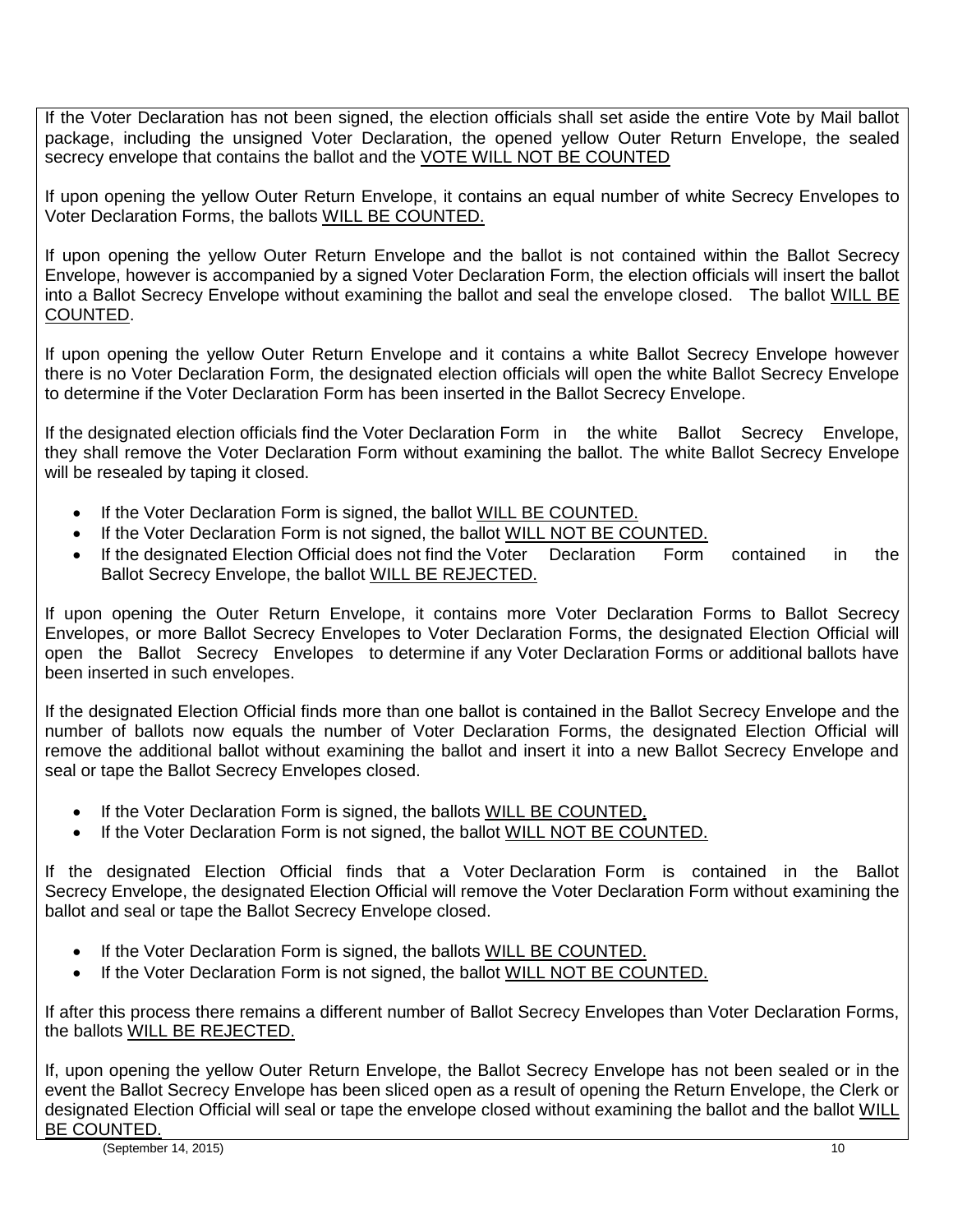If the white Secrecy Envelope contains writing or marks that may identify the elector, or is torn, defaced or otherwise dealt with by the elector in a way that may identify him or her, the ballot may be rejected. Since ballot envelopes will be opened and separated from the ballot prior to counting, ballot envelopes dealt with in such a manner will not automatically be rejected. The decision of the Clerk in determining whether or not the ballot will be counted or rejected is final.

In addition to rejecting cast ballots for violations of the *Municipal Elections Act, 1996* the following conditions will also cause a ballot to be considered rejected if:

- upon opening the yellow Outer Return Envelope there is no Voter Declaration Form, subject to Section 19.2.3 above;
- upon opening the yellow Outer Return Envelope there is a different number of Ballot Secrecy Envelopes than Voter Declaration Forms;
- upon opening the sealed Ballot Secrecy Envelope at the Counting Location, the envelope contains more than one ballot; and
- upon opening the sealed Ballot Secrecy Envelope at the Counting Location, the envelope contains a ballot which has not been marked; it will be counted as a "Ballot Used but Unmarked by Elector".

Where a white Ballot Secrecy Envelope is rejected, the reason for the rejection shall be recorded by numbering the Ballot Secrecy Envelope and noting the reason for the rejection on a separate Rejected Ballots Record.

Ballots received after 8:00 p.m. on November 16, 2015 (Voting Day) shall not be processed or counted, but will be time and date stamped and kept with the official election records.

### BALLOT COUNT STATION 2

Two election officials shall be situated at Station 2 in the Ballot Count Centre. An election official will take the sealed white Secrecy Envelopes in bundles of 25 from Station 1 to Station 2 where two election officials shall open the white Secrecy Envelopes with a letter opener, remove the ballots, fold them flat and manually count the ballots, then place the counted ballot in a ballot box.

As each ballot box is filled with counted ballots it is sealed and transported to a secure location.

## <span id="page-10-0"></span>**VOTING PLACE**

The voting place shall be furnished with compartments in which electors may mark their ballots without other persons being able to see how they are marked and it is the duty of the Clerk/Returning Officer or Deputy Returning Officer respectively to ensure that a sufficient number of compartments are provided at the voting place.

#### <span id="page-10-1"></span>**PROXY VOTING**

The 2015 Ward 3 Municipal By-Election is using the Vote By Mail process, in accordance with Section 42(5), of the *Municipal Elections Act, 1996*, as amended, there is no requirement for and no opportunity to vote by proxy.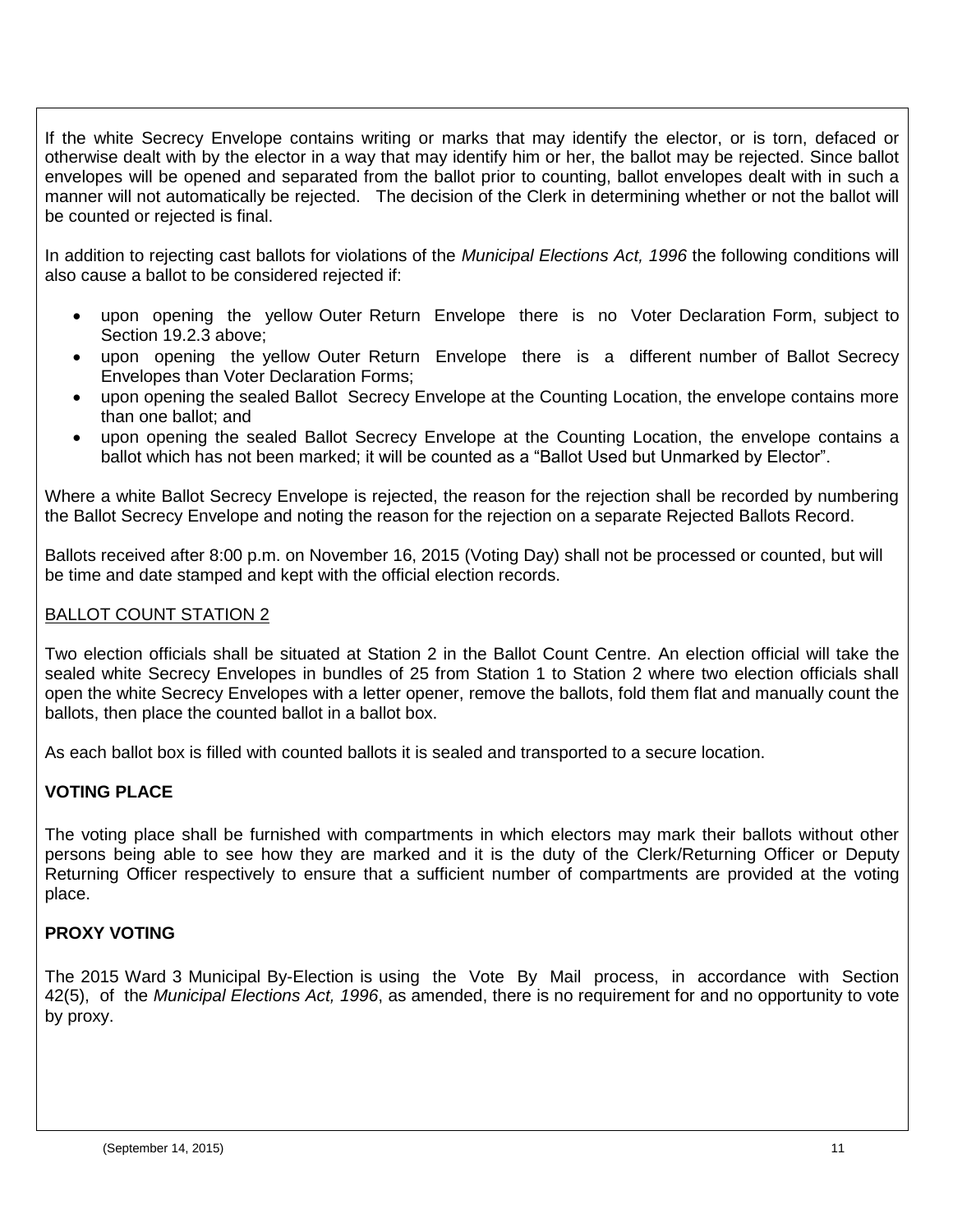#### <span id="page-11-0"></span>**FORMS**

In addition to the prescribed forms as set out by the Ministry of Municipal Affairs and Housing the Clerk, or designate, reserves the right to use additional forms as may be necessary for the conduct of the election.

### <span id="page-11-1"></span>**REQUIREMENT TO PROVIDE PROOF OF IDENTITY**

All eligible electors are required to provide proof of identity and residence in order to obtain a ballot at the location or they must sign the Voter Declaration card included in the Vote by Mail Kit. The type of identification is prescribed in O. Reg. 304/13 and is attached hereto as Schedule "B"

#### <span id="page-11-2"></span>**SCRUTINEERS**

Candidates may appoint scrutineers in writing, on the designated form, to represent them and all scrutineers must comply with the procedures set out on their Appointment Form.

Scrutineers OR candidates may be present when Return Envelopes, Inner Ballot Secrecy Envelopes or ballots are being processed and when the votes are being counted.

As there is only one poll station on November 16, 2015 (Voting day), only a candidate OR their scrutineer may be present.

Scrutineers OR candidates will be provided an area within the Ballot Count Centre for their use. Cell phones or other equipment will not be permitted in the Ballot Count Centre other than for designated Election Officials.

Scrutineers OR candidates shall not interfere with the vote count in any manner either during the sequester period or during the vote counting procedure. Should they do so, they shall be required to leave the facility when so requested by the designated Election Official.

No campaign material will be allowed within the Ballot Count Centre on Voting Day.

Scrutineers OR candidates will not be admitted to the Ballot Count Centre after 6:00 p.m. on November 16, 2015 (Voting Day).

Should a scrutineer OR candidate be inside the Ballot Count Centre at 6:00 p.m. on November 16, 2015 and leave the premises, they will not be readmitted.

#### <span id="page-11-3"></span>**EMERGENCIES**

In the event of any condition of an emergency or any circumstance that will undermine the integrity of the election, the Municipal Clerk, or designate, has the discretion to declare an emergency and make any arrangements deemed necessary for the conduct of the election.

Any unforeseen cases not dealt with in these procedures will be recorded, action taken, and reflected in an addendum signed by the Clerk, to these procedures and circulated to all candidates as soon as possible.

#### <span id="page-11-4"></span>**SPECIFIED DATES**

Dates specified in this Procedure respecting the issuance and return of Vote by Mail Kits may vary slightly depending on Canada Post schedules and the time line provided by DataFix.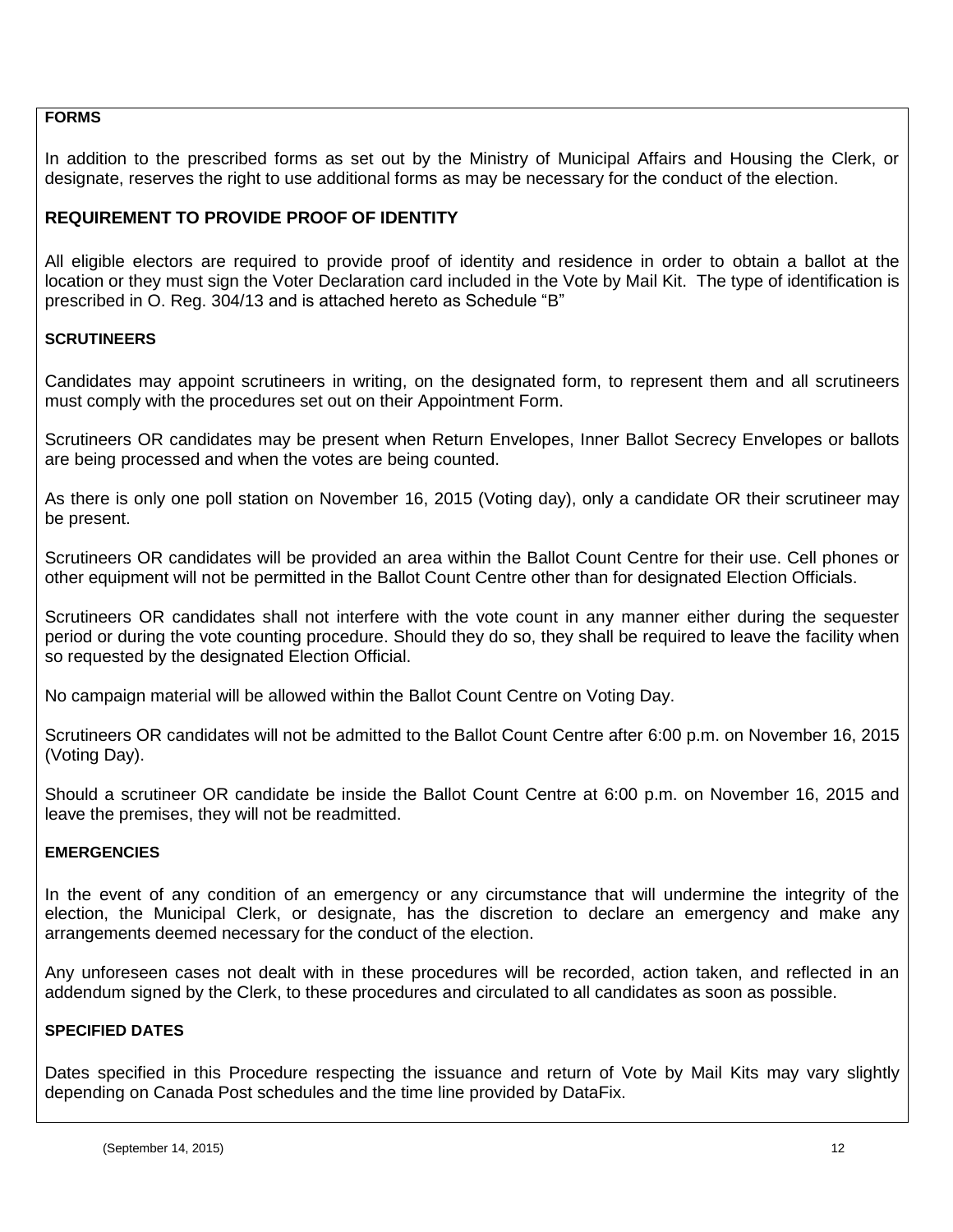## <span id="page-12-0"></span>**CERTIFICATION**

These are the certified procedures for voting and for the use of vote counting equipment that shall be followed for the 2015 Ward 3 Municipal By-Elections in the Township of Wellington North.

These procedures may be amended as deemed necessary by the Clerk and Deputy Returning Officer.

Karren Wallace **Date** Date Clerk and Returning Officer

**Catherine Conrad** Date Deputy Returning Officer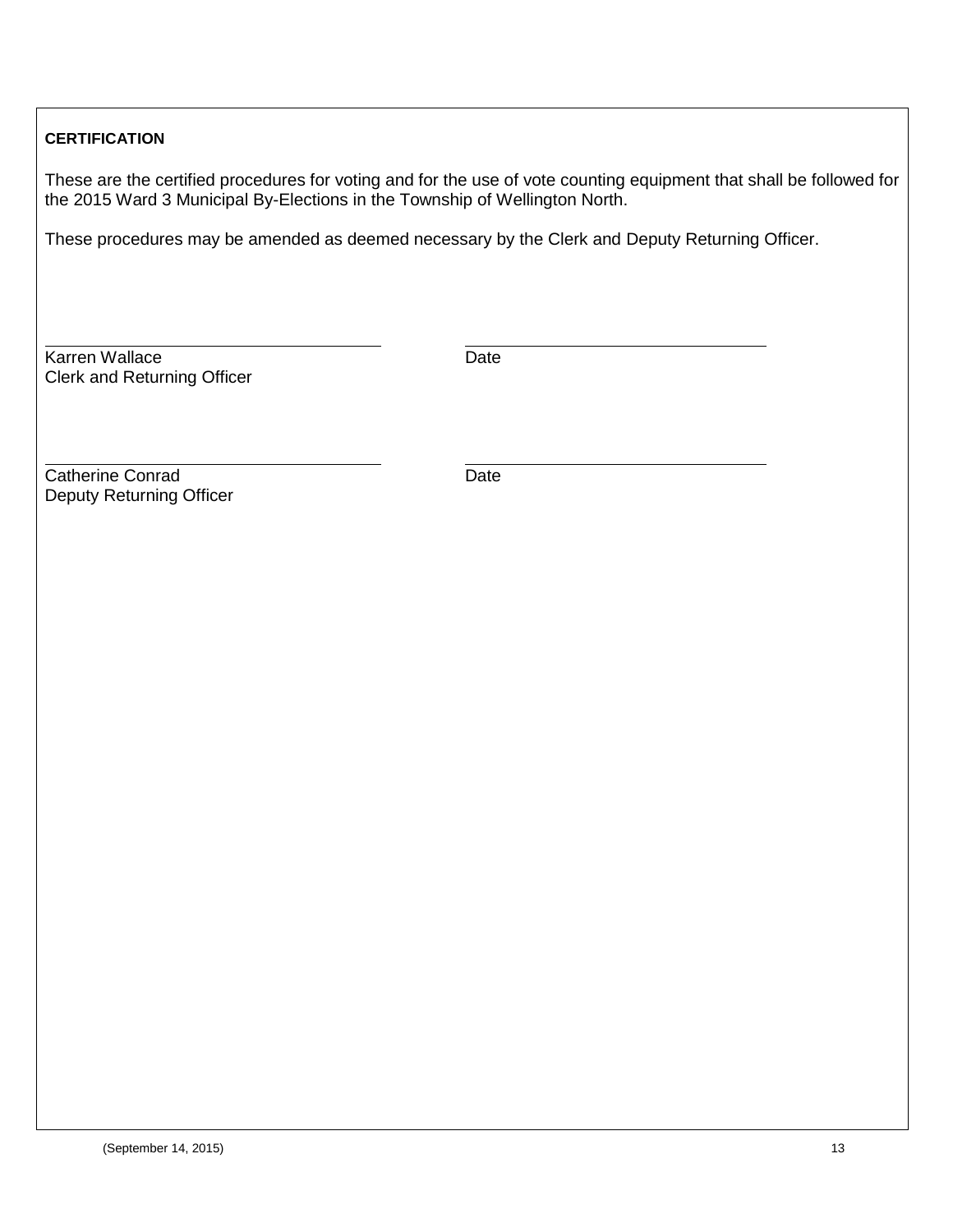<span id="page-13-0"></span>

|                   | SCHEDULE "A" Time Line for Vote by Mail Method 2015 Ward 3 By-election                                                                       |  |  |
|-------------------|----------------------------------------------------------------------------------------------------------------------------------------------|--|--|
| June 22, 2015     | Receive written resignation (Section 260 Municipal Act, 2001)                                                                                |  |  |
| July 13, 2015     | Declare seat vacant (Section 262 (1) Municipal Act, 2001)                                                                                    |  |  |
|                   | Pass a by-law to hold a by-election                                                                                                          |  |  |
| August 10, 2015   | (last day for passing this by-law is September 11, 2015 being 60 days from seat<br>being declared vacant Section 263(5) Municipal Act, 2001) |  |  |
|                   | Nominations can be filed 8.30 am on Tuesday August 11, 2015 to                                                                               |  |  |
| August 11, 2015 - | Friday October 2, 2015 at 2:00 p.m                                                                                                           |  |  |
| Friday October 2, | (last day for nomination day is October 9, 2015 - must not be more than 60 days                                                              |  |  |
| 2015              | after a by-law is passed to hold a by-election Section 65(4) Municipal Elections Act)                                                        |  |  |
| August 21, 2015   | Agreements with Canada Post and information supplied to DataFix                                                                              |  |  |
| Sept. 11, 2015    | MPAC to provide preliminary list of electors (PLE) (last day to receive this is                                                              |  |  |
|                   | September 11 at least 21 days before nomination day Section 65(4) 4 ii                                                                       |  |  |
| Sept. 14, 2015    | Council passes by-law for vote by mail process (last day to pass the by-law is                                                               |  |  |
|                   | September 14, 2015 60 days before first day an elector can vote Section 42 (4)                                                               |  |  |
| September 14-     |                                                                                                                                              |  |  |
| November 16       | Electors may review the voter's list and add or delete names                                                                                 |  |  |
| (Voting Day)      |                                                                                                                                              |  |  |
| September 14      | Upon written request, candidates receive a copy of the voter's list                                                                          |  |  |
| October 5, 2015   | Certify list of candidates                                                                                                                   |  |  |
| October 13, 2015  | Last day to amend the voter's list to receive a vote by mail kit directly from<br><b>DataFix</b>                                             |  |  |
| October 14-       | Amend the voter's list and receive a ballot in person or in the mail from the                                                                |  |  |
| November 16       | municipality                                                                                                                                 |  |  |
| October 23, 2015  | DataFix Mail out kits to electors who were on the voter's list as of Oct 13                                                                  |  |  |
| Oct 26, 2015 to   | Municipality receive ballots in mail or in person or via the after hours mail                                                                |  |  |
| November 16, 2015 | slot until 8 p.m. November 16, 2015                                                                                                          |  |  |
| October 29, 2015  | 3:30 p.m. Election staff scan sealed yellow envelopes to record advance                                                                      |  |  |
|                   | voters - candidates or scrutineers may be present                                                                                            |  |  |
| October 30, 2015  | 9:00 a.m. candidates may obtain an updated voter's list                                                                                      |  |  |
| November 2, 2015  | Last day for electors to put ballots in mail to guarantee mail return to                                                                     |  |  |
|                   | Wellington North by November 16                                                                                                              |  |  |
| November 5, 2015  | 3:30 p.m. Election staff scan sealed yellow envelopes to record advance                                                                      |  |  |
|                   | voters - candidates or scrutineers may be present                                                                                            |  |  |
| November 6, 2015  | 9:00 a.m. candidates may obtain an updated voter's list                                                                                      |  |  |
| November 12, 2015 | 3:30 p.m. Election staff scan sealed yellow envelopes to record advance                                                                      |  |  |
|                   | voters - candidates or scrutineers may be present                                                                                            |  |  |
| November 13, 2015 | 9:00 a.m. candidates may obtain an updated voter's list                                                                                      |  |  |
| <b>Monday</b>     | Voting day (last day for voting day is November 16, 2015: shall be 45 days after                                                             |  |  |
| November 16, 2015 | nomination day Section 65(4) 3 Municipal Elections Act                                                                                       |  |  |
| November 17, 2015 | Announce official results                                                                                                                    |  |  |
| November 23, 2015 | Ward 3 Councillor takes oath of office and attends first Council meeting                                                                     |  |  |
| December 31, 2015 | Candidate must file Form 4 by 2:00 p.m.                                                                                                      |  |  |
|                   |                                                                                                                                              |  |  |